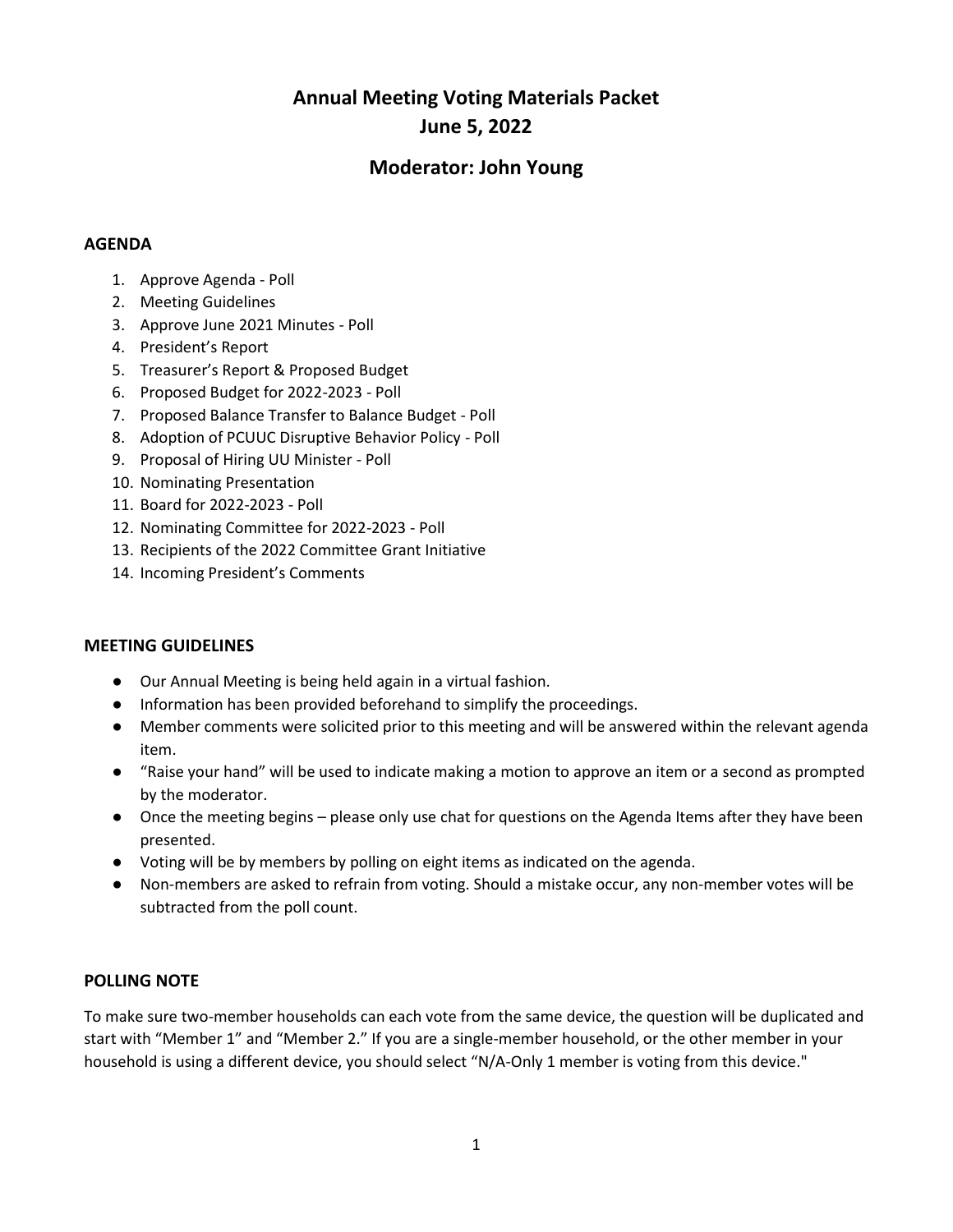# **EIGHT POLLING QUESTIONS**

- 1. Approval of the Agenda
- 2. Approval of the June 2021 Meeting Minutes
- 3. Approval of the Proposed Budget for 2022-2023
- 4. Approval of transfer from the Accumulated Surplus Budget (Balance as of 5/2022: \$130,812) to balance 2022-2023 Budget leaving \$59,804 (with Minister) or \$91,143 (without Minister).
- 5. Approval to adopt the PCUUC Disruptive Behavior Policy
- 6. Approval to hire a Part-Time (50%) Minister for PCUUC using the Minister Reserve Fund (Balance as of 5/2022: \$13,861) and the Accumulated Surplus Budget (Balance as of 5/2022: \$130,812) to pay the expected expense of \$48,000 annually for 2 years.
- 7. Approval of the Board Slate for 2022-2023 as submitted by the Nominating Committee
- 8. Approval of the Incoming Members of the Nominating Committee

# **DRAFT - JUNE 2021 MEETING MINUTES (June 6, 2021)**

Opening remarks/meeting guidelines given by John Young.

Vote called to approve the 2021 agenda; Julie McCarthy motioned, Janice Marsh seconded. Passed with 100% approval. 27 votes.

Vote called to approve June 7, 2020 Minutes: Julie McCarthy motioned, Joan seconded.

(Karen Epps noted that we have 75 members, a quorum is 20%, so we need 15 members and we definitely have a quorum.) 100% approval.

President's Report by Jim Whitton.

Treasurer's Report and Proposed Budget by Joyce DeWitt

Vote called to approve proposed 2021-2022 budget: Jan Kirch motioned, Leo seconded. Passed with a YES vote.

Joyce DeWitt proposed a Transfer of Contingency Reserve Balance: David Bozek motioned, Leo Wazlo seconded. Passed 100%.

Nominating Committee Presentation by Julie McCarthy.

Board for 2021-2022: Proposed Slate: Lucinda Smetana (President from President-Elect) Leslie Piotrowski: New President-Elect Joyce DeWitt: Treasurer - 1 year left of term Sarah Grover: Secretary - 2-year term Ted Rock: Vice-Treasurer - 2-year term John Young: Trustee - 1 year left of term

VOTE: David Bozek motioned, Chuck Teeter seconded. 100% Approved.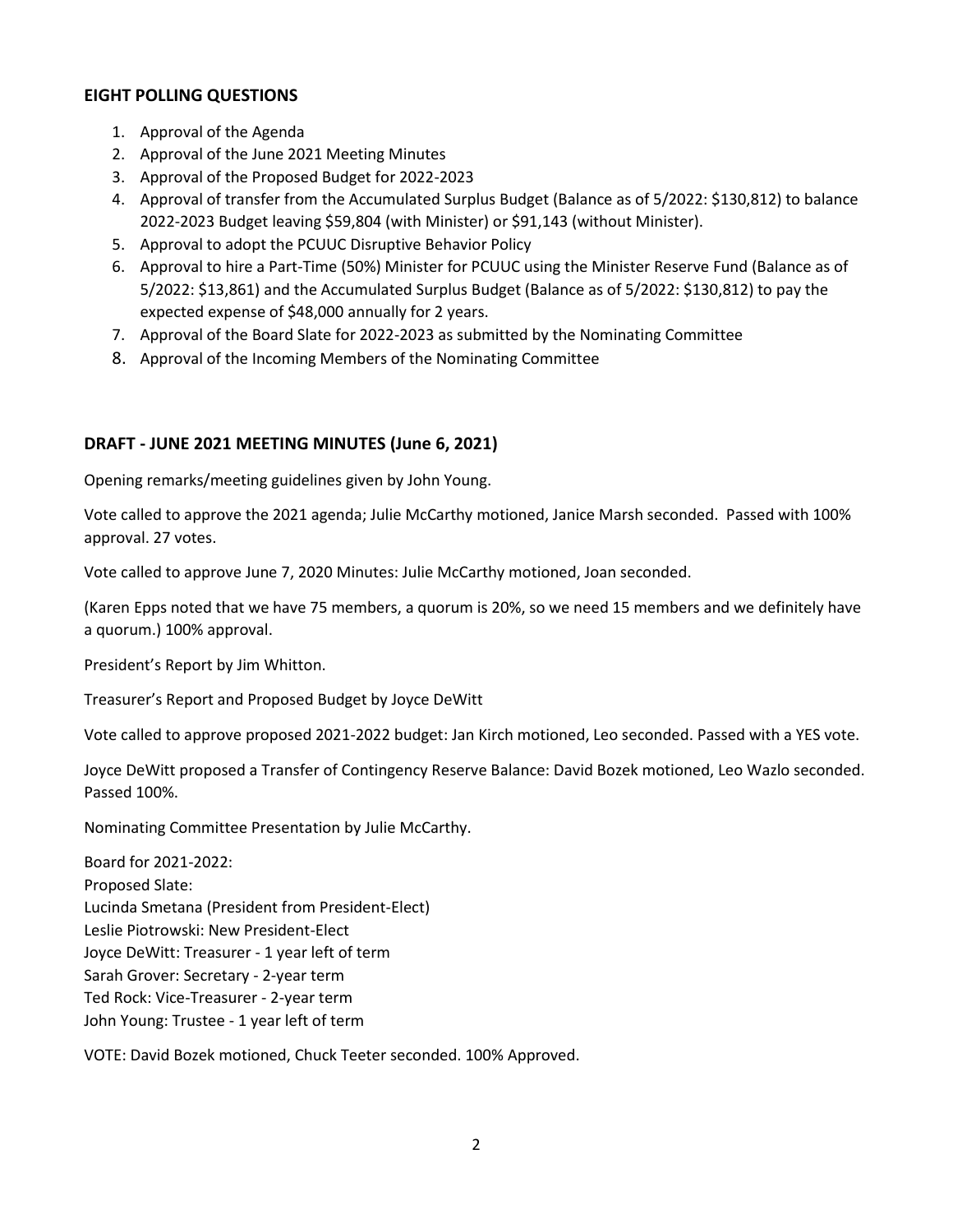Nominating Committee: Janean Friedman, Chris Krohn, and Anna Osis join the committee for 2021-2023 Mary Honegger and Leo Wazlo will continue for one additional year. Motion to approve: Judi Young. Second: Lucinda Smetana

VOTE: 100%

Incoming President's Comments by Lucinda Smetana

#### **PCUUC DISRUPTIVE BEHAVIOR POLICY**

The policy lays out a procedure for actions to be taken if a congregant witnesses or experiences disruptive behavior. Openness to a wide variety of individuals is one of the prime values held by our congregation. If any person's physical and/or emotional well-being or freedom to safely express their beliefs or opinions is threatened, this policy provides a framework to address it. The complete policy can be foun[d here.](https://prairiecircleuuc.us16.list-manage.com/track/click?u=c5dd5d09ddb01921a534890fa&id=c5c4920069&e=147a299679) For more Town Hall Discussion of the topic, selec[t here.](https://prairiecircleuuc.us16.list-manage.com/track/click?u=c5dd5d09ddb01921a534890fa&id=27cec02f11&e=147a299679) (Presentation--at 02:49 in video, Discussion--at 16:42 in video)

#### **HIRING A PART-TIME (50%) UU MINISTER**

The proposal was made at the PCUUC Town Hall Meeting concerning the hiring of a part-time minister for the PCUUC congregation. The rationale is that a part-time minister would provide congregational leadership, spiritual guidance, education into what it means to be a Unitarian Universalist, and a consistent speaking presence to the congregation. For more information see the Hiring of UU Minister for PCUUC Presentation and Town Hall Discussion [here.](https://prairiecircleuuc.us16.list-manage.com/track/click?u=c5dd5d09ddb01921a534890fa&id=27cec02f11&e=147a299679) (Presentation--at 09:30 in video, Discussion--at 56:04 in video)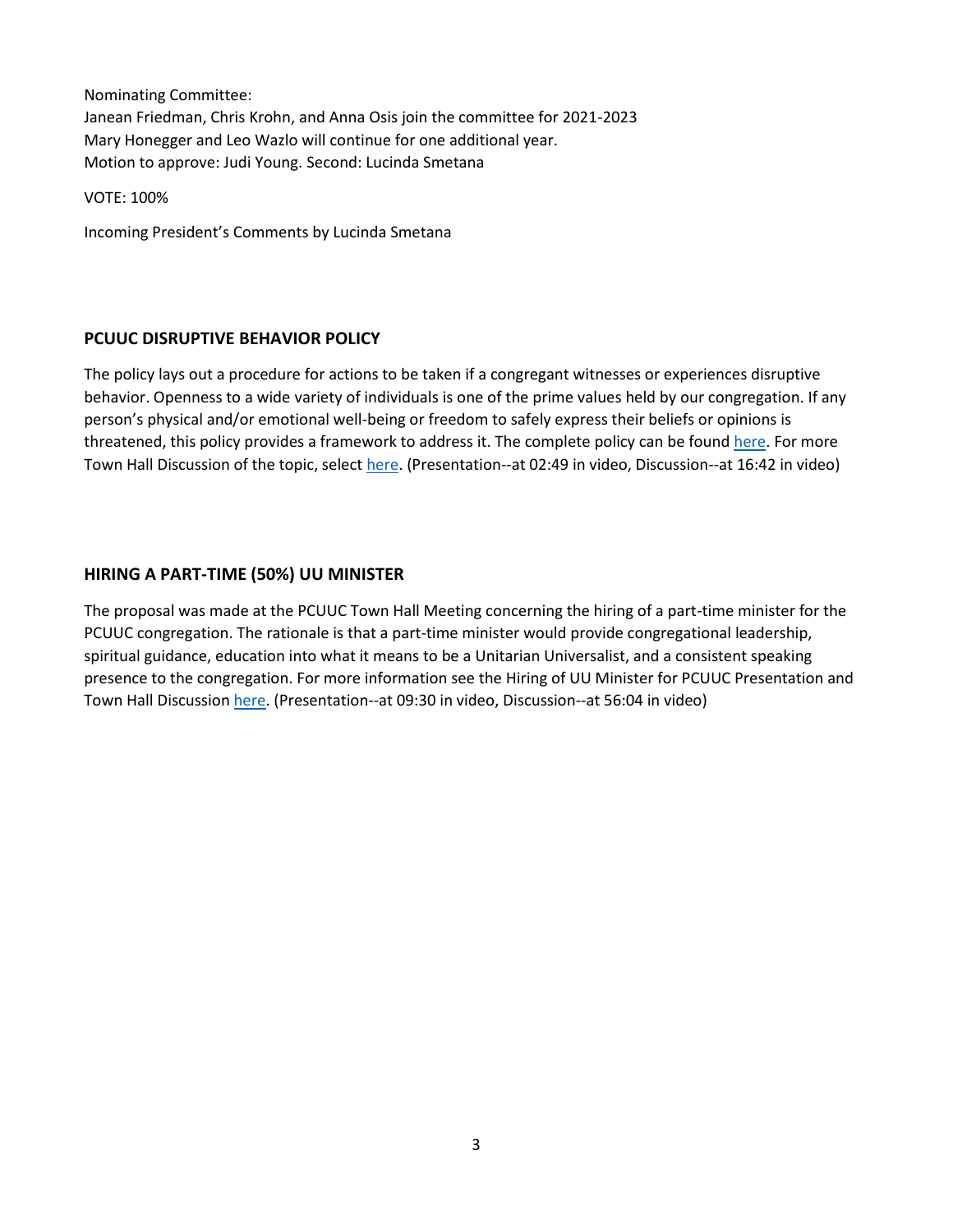#### **PROPOSED BUDGET OVERVIEW FISCAL YEAR 2022-2023, 2 SCENARIOS**

|                                                                         | <b>Proposed 2022-2023</b><br><b>With Part-Time Minister</b> | <b>Proposed 2022-2023</b><br><b>Without Part-Time Minister</b> |
|-------------------------------------------------------------------------|-------------------------------------------------------------|----------------------------------------------------------------|
| Income                                                                  |                                                             |                                                                |
| <b>Current Year Pledges</b>                                             | \$64,210                                                    | \$64,210                                                       |
| Identifiable Loose Plate                                                | \$1,500                                                     | \$1,500                                                        |
| <b>Social Action Collections</b>                                        | \$5,000                                                     | \$5,000                                                        |
| Unidentified Loose Plate Donations                                      | \$1,500                                                     | \$1,500                                                        |
| <b>Net Capital Gains/Dividends</b>                                      | \$500                                                       | \$500                                                          |
| <b>Fundraiser Income</b>                                                | \$2,000                                                     | \$2,000                                                        |
| Other General Fund Income                                               | \$50                                                        | \$50                                                           |
| <b>Donor Restricted Income</b>                                          | \$3,000                                                     | \$3,000                                                        |
| Planned use of Reserve Funds                                            | \$3,818                                                     | \$3,818                                                        |
| <b>Proposed Minister Reserve Funds</b>                                  | \$13,861                                                    | \$0                                                            |
| <b>Proposed Surplus Reserve Funds</b><br>for remaining Minister Salary* | \$34,139                                                    | \$0                                                            |
| Proposed Surplus Reserve Funds<br>to balance budget                     | \$36,869                                                    | \$39,669                                                       |
| <b>Budgeted Transfers</b>                                               | \$200                                                       | \$200                                                          |
| <b>Total Income</b>                                                     | \$166,647                                                   | \$121,447                                                      |
|                                                                         |                                                             |                                                                |
| <b>Expenses</b>                                                         |                                                             |                                                                |
| <b>Donor Restricted Allocation</b>                                      | \$3,000                                                     | \$3,000                                                        |
| Minister - Compensation**                                               | \$48,000                                                    | \$0                                                            |
| <b>Other Staff Compensation &amp; Expenses</b>                          | \$68,021                                                    | \$68,021                                                       |
| Rental                                                                  | \$13,764                                                    | \$13,764                                                       |
| <b>Business Management</b>                                              | \$3,791                                                     | \$3,791                                                        |
| Finance                                                                 | \$1,740                                                     | \$1,740                                                        |
| Children's RE                                                           | \$2,745                                                     | \$2,745                                                        |
| Membership & Communication                                              | \$1,430                                                     | \$1,430                                                        |
| Social Justice (incl. workshop series)                                  | \$7,342                                                     | \$7,342                                                        |
| Worship***                                                              | \$11,000                                                    | \$13,800                                                       |
| Music                                                                   | \$200                                                       | \$200                                                          |
| Caring                                                                  | \$250                                                       | \$250                                                          |
| Miscellaneous                                                           | \$2,350                                                     | \$2,350                                                        |
| <b>Denomination Support</b>                                             | \$3,014                                                     | \$3,014                                                        |
| <b>Total Expenses</b>                                                   | \$166,647                                                   | \$121,447                                                      |
| <b>Net Operating Income</b>                                             | \$0                                                         | \$0                                                            |

*\* Estimated Salary Expense is \$40,000/yr. Estimated contributions to medical and retirement is 12.5% of salary =\$5,000. FICA is 7.5 of salary =\$3,000. Annually the expected cost for Part-Time Minister is \$48,000/yr. \$48,000/yr-\$13,862 (Minister Reserve Funds) = \$34,139*

*\*\* 2 Years of Minister expenses inclusive of salary of \$40,000 annually, 12.5% for Medical Insurance and Retirement and 7.5% FICA*

*\*\*\* Adjusted to account for Minister-led Services included in Minister Compensation*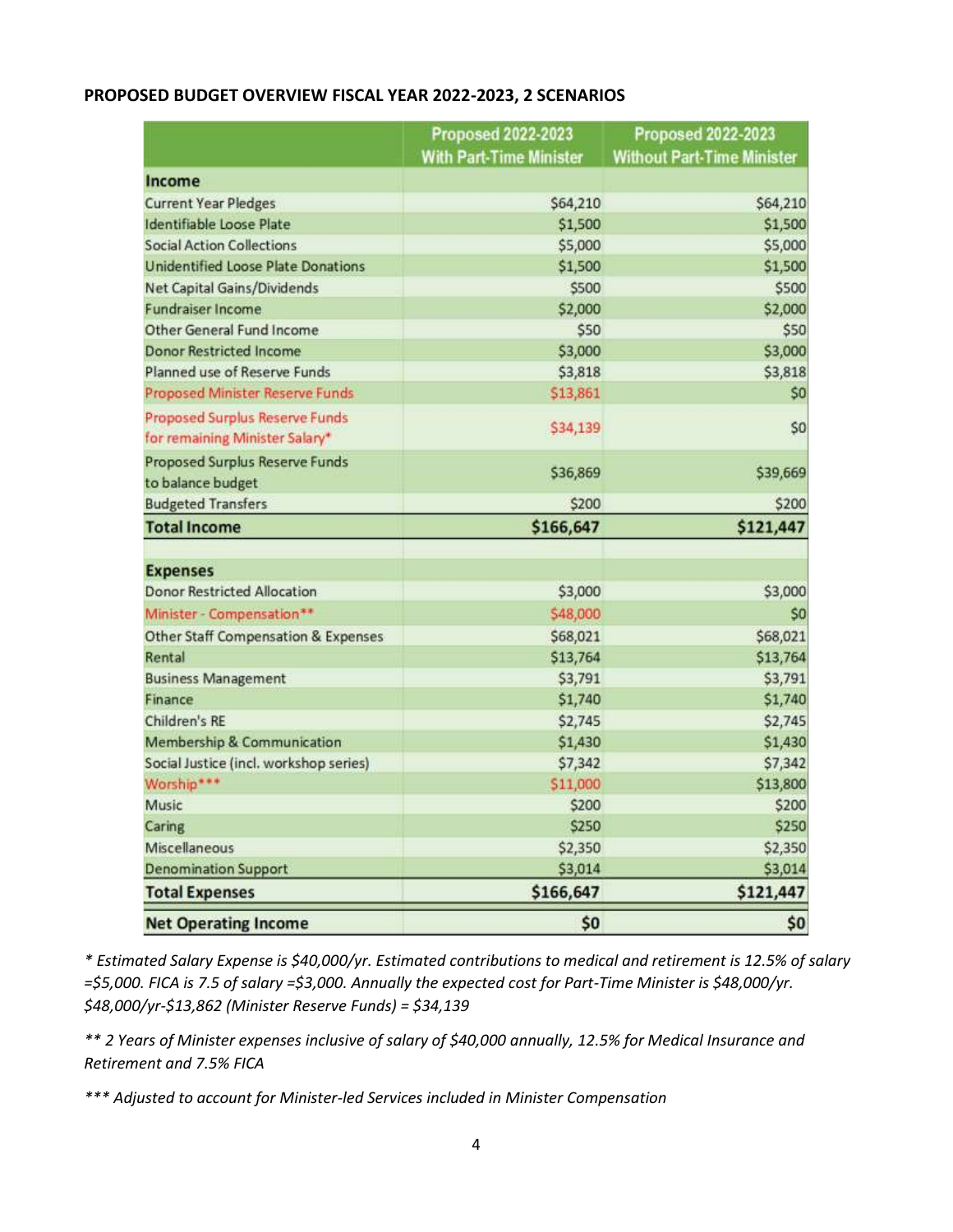# **PROPOSED 2022-2023 SLATE FOR NOMINATING COMMITTEE**

The Nominating Committee is composed of 4-6 members each serving a 2-year term. Mary Honegger and Leo Wazlo will complete their terms as of June 30, 2022. Julie McCarthy and Jim Whitton will join the committee as their replacements, serving through June 2024. Janean Friedman, Chris Krohn, and Anna Osis will continue serving on the Nominating Committee for one additional year. We thank the Committee for their outreach and recruitment for both the Board Nominees and the Committee replacements.

- **Julie McCarthy – new 2-year term**
- **Jim Whitton – new 2-year term**
- $\bullet$  Janean Friedman 1 year left in term
- Chris Krohn  $-1$  year left in term
- $\bullet$  Anna Osis 1 year left in term

# **PROPOSED 2022-2023 SLATE FOR BOARD**

- Leslie Piotrowski President moved from President-Elect
- **Scott Helmke – new President-Elect - new 2-year term (1 year as President-Elect; 1 year as President)**
- **PennySue McKenzie – Treasurer – new 2-year term**
- $\bullet$  Sarah Grover Secretary 1 year left in term
- $\bullet$  Ted Rock Trustee 1 year left in term
- **Tamara Wanshek – Trustee – new 2-year term**